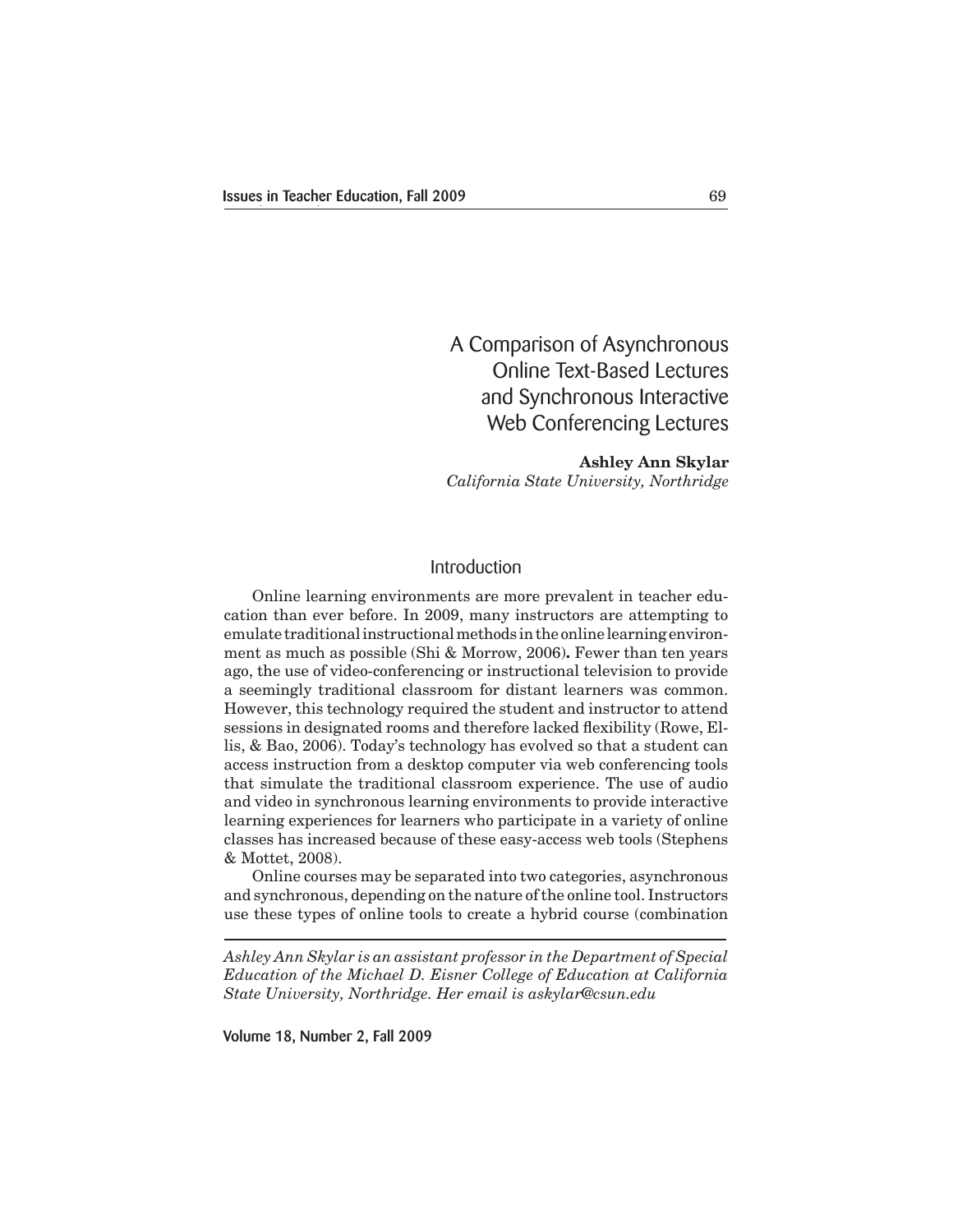of online and traditional) or to develop a stand-alone online course. Few studies compare asynchronous online learning (text-based, using discussion boards) with the newer web synchronous conferencing tools (e.g., *Eluminate Live, Wimba Live, Saba Centre,* and *Adobe Acrobat Connect*).

#### *Asynchronous Online Courses*

Asynchronous courses provide learners with a flexible environment that is self-paced with learners accessing course content using a variety of tools such as CD-ROMs, streamed prerecorded audio/video web recordings, and audio podcasts. Communication and collaboration are enhanced via asynchronous discussions. Learners are not restricted to a set day/time for communicating, and it allows students more time to prepare a response to a set of directions or questions. Examples include the use of discussion groups (e.g., through discussion boards via WebCT/Blackboard or other learning management system), wikis, blogs, and e-mail. Asynchronous class sessions can provide the primary delivery format, be used in an online course along with synchronous class sessions, or serve as a supplement to traditional classes (Knapczyk, Frey, & Wall-Marencik, 2005). Instruction for online courses is typically asynchronous. Among the institutions offering online courses during 2006-2007, 92 percent reported that they offered courses using an asynchronous format (National Center for Educational Statistics, 2008). Nineteen percent used one-way prerecorded video, while sixteen percent used correspondence only (e.g., e-mail), and twelve percent used one-way audio transmissions (e.g., podcasting).

In a study comparing asynchronous lecture notes on CD-ROMs with asynchronous lecture notes on *WebCT*, Skylar et al. (2005) found that both conditions were effective in delivering instruction. No significant differences between the groups for achievement and satisfaction were found. In another study, Chen, Klein, and Minor (2008) found the use of a hybrid design using asynchronous discussions (twice a week) to be effectiveindiscussingmodeling, communicationneeds,andinterventions in online early childhood courses. Knapczyk, Frey, and Wall-Marencik (2005) evaluated the use of asynchronous discussions/forums in a behavioral disorder method course.Feedback from students indicated that this asynchronous format provided a sense of community and increased collaboration with classmates.

### *Synchronous Online Courses*

Many instructors attempt to emulate traditional instructional methods in the online learning environment through the use of synchronous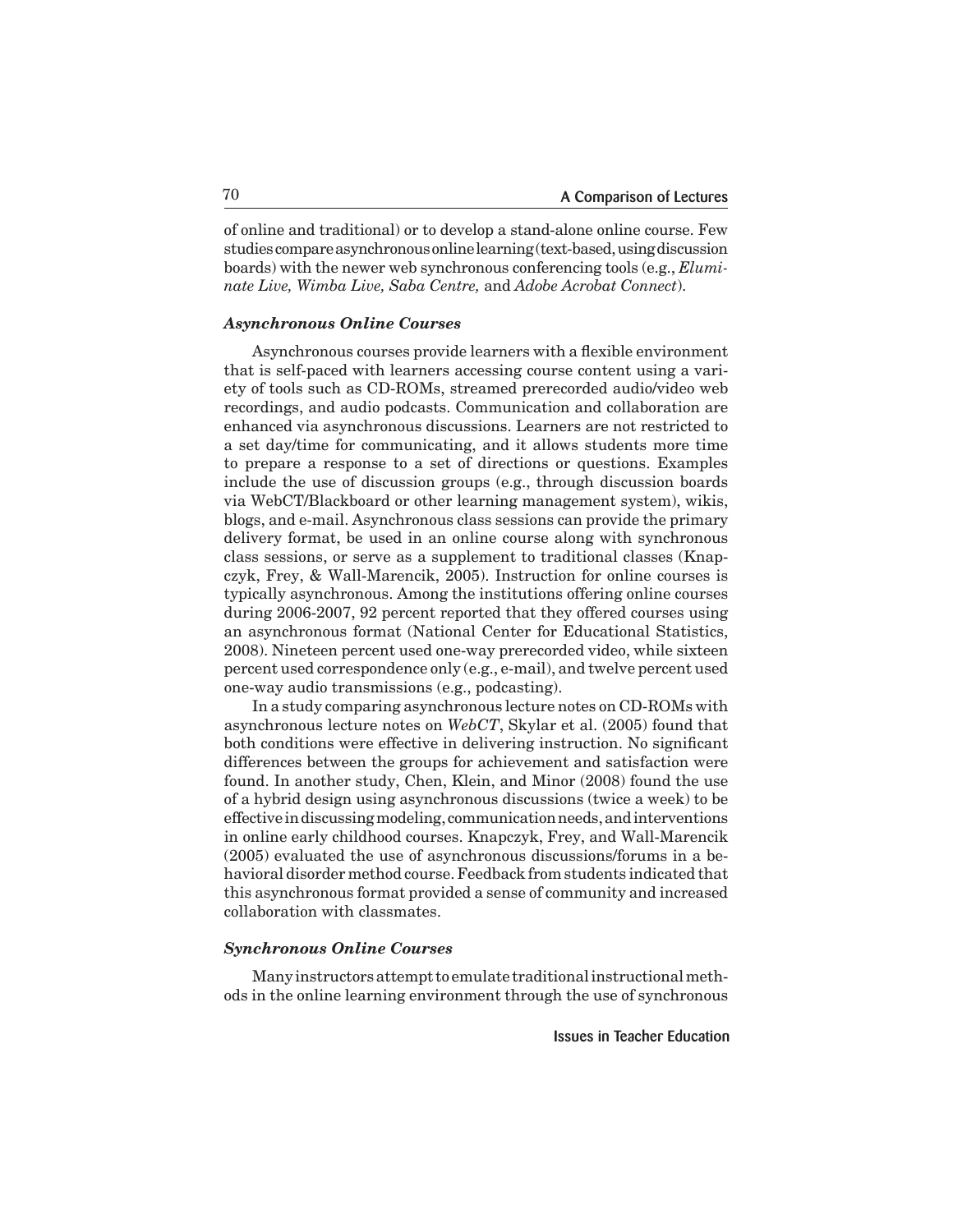web conferencing lectures. In real-time synchronous courses, the instructor leads the learning, and all learners are logged on simultaneously and communicate directly with each other (Shi & Morrow, 2006). In the past, classroomvideo-conferencingequipmentcouldonlybehousedindesignated classrooms, and students and the instructor had to travel to designated sites. Today, software can be accessed from a server, and an individual can join a synchronous interactive environment from a desktop or laptop computer. Examples of synchronous online formats include chat rooms, audio/video conferencing, and two-way live satellite broadcast lectures. Among the institutions offering online courses in 2006-2007, 31% percent reported that they offered the courses in a synchronous format; nineteen percent used two-way video and audio (NCES, 2008).

 Synchronous courses provide online learning environments that are very interactive and use web conferencing products such as *Elluminate Live, Interwise, Wimba Live Classroom*, *Adobe Acrobat Connect Professional*, and *Saba Centra*. Advantages of using a synchronous learning environment include real time sharing of knowledge and learning and immediate access to the instructor to ask questions and receive answers. However, this type of environment requires a set date and time for meeting, and this contradicts the promise of "anytime, anywhere" learning that online courses have traditionally promoted. Synchronous online sessions are often called web-based training, Webinar, virtual meetings, and web conferencing (Stephens & Mottet, 2008). Usually, an audio broadcast and visual presentation, similar to slides, is accessed using an Internet browser pointed to a designated web address; sometimes web tours, break-out rooms, and application sharing are also provided (2008).

Through this format, students participate using the text chat function, voice communication using a microphone, whiteboard tools, and real time surveys called polling. In Shi and Morrow's 2006 study, instructors described polling as an essential synchronous online component to gauge student comprehension and increase student involvement in a web conferencing environment. Recently, Offir, Lev, and Bezalel (2008) found the interaction level in a synchronous class to be a significant factor in the effectiveness of the class. Reushle & Loch (2008) suggest that staff training in the technical aspects of the synchronous tools, as well as pedagogical approaches to using them, is vital for successful use of web conferencing software for online learning.

#### *The Problem*

 Despite the growth in the use of synchronous tools to facilitate online instruction, little is known about how people use synchronous web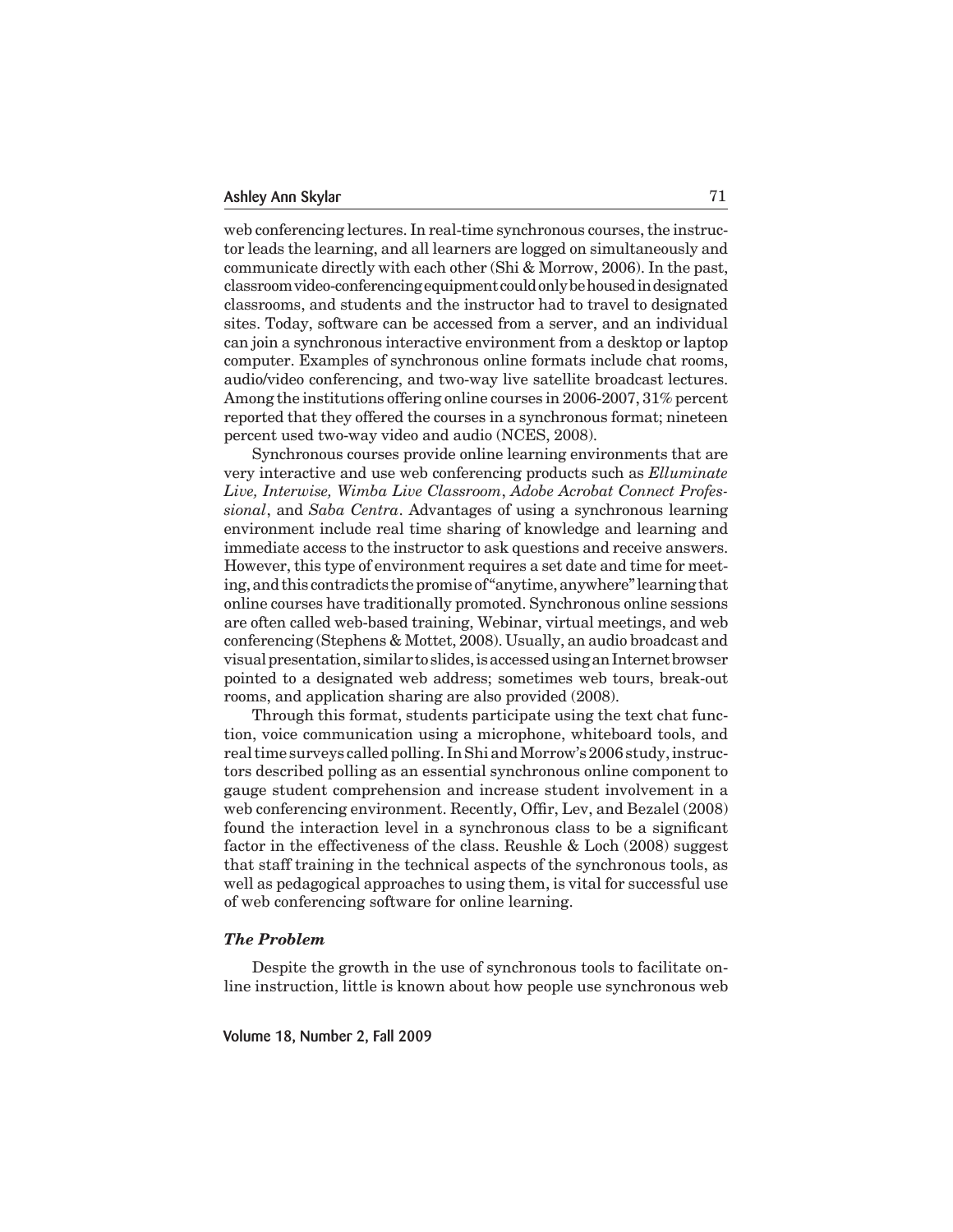conferencing technology. The role of interactivity in web conferencing is important, particularly as it relates to its effect on student learning and satisfaction (Stephens & Mottet, 2008). Research suggests that interaction in a synchronous environment should result in increased learning. However, these arguments are more theoretical than empirically supported (Allen et al., 2004). Therefore, this research was needed to compare asynchronous online environments and synchronous web conferencing environments and their effect on the achievement and satisfaction of students.

## Purpose of the Study

 The purpose of this study was to compare preservice general education and special education students' performance and satisfaction in a course that used two types of online instruction. Two courses were designed to use asynchronous text-based lectures and synchronous interactive web conferencing lectures; both groups received both types of online instruction. In setting up this study in this manner, all students were exposed to both conditions, and their preferences for one condition over another were felt to be an important aspect of the study. Additionally, with both groups participating in both conditions, it was felt that this would impact their perception of computer literacy skills over the duration of the semester.

 The study asked the following questions:

1. Are there differences in performance between students accessing content presented in a synchronous interactive web conferencing lecture format compared to students that access content in an asynchronous text-based lecture format?

2. Would students prefer to take an online course that uses synchronous interactive web conferencing lectures or asynchronous text-based lectures?

3. Do students perceive an increased level of technology skills when taking an online course?

# Method

### *Participants*

 Forty-four preservice general education and special education students enrolled in two sections of a special education course on inclusion participated in this study. The course was advertised as a hybrid course,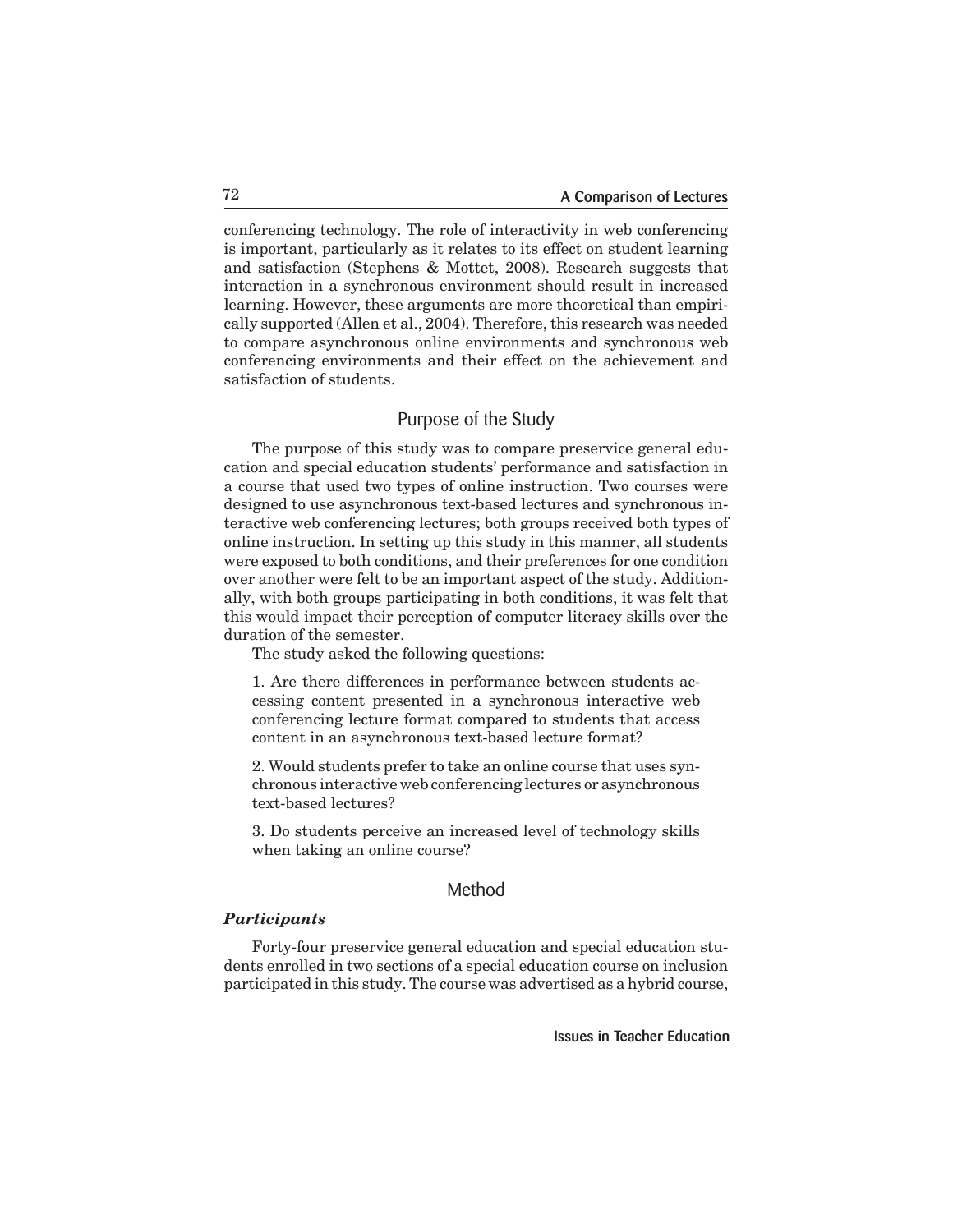so students could expect to have online components with few face-to-face sessions. The course centered on an overview of disabilities, collaboration and inclusion models, and strategies for adapting and modifying general education curriculum/materials for students with special needs. The students enrolled in these course sections during the fall of 2006. All students received both conditions: synchronous interactive web conferencing lectures and asynchronous text-based lectures. Of the 44 students in this study, 36 (82%) were female and eight (18%) were male. All students had used computers for three years or more: six students 12 years or more, 14 students 9-11 years, 15 students 6-8 years, and seven students 3-5 years. All students except one had indicated that they had access to a computer outside of school and five students indicated that they did not like completing assignments that require them to access the computer/Internet. The average age of all the students was 27.4. The youngest student was 20 and the oldest student was 53. Most students enrolled in the class sections were graduate students working on their teaching credential. See Table 1 for a summary of the student demographics.

### *Setting*

 In the study, all students received both conditions. The same instructor taught both sections with each group alternating conditions for coverage of the content based on ten chapters in the textbook. Two settings conditions were used for this study:

| Characteristic           | <b>Fall 2006</b> |  |  |  |
|--------------------------|------------------|--|--|--|
| Gender                   |                  |  |  |  |
| Male                     | 36               |  |  |  |
| Female                   | 8                |  |  |  |
| Age                      |                  |  |  |  |
| Mean                     | 27.4             |  |  |  |
| Range                    | 20-53            |  |  |  |
| Use of Computer in Years |                  |  |  |  |
| 12 yrs or more           | 6                |  |  |  |
| 9-11 years               | 14               |  |  |  |
| 6-8 years                | 15               |  |  |  |
| 3-5 years                | 5                |  |  |  |

n=44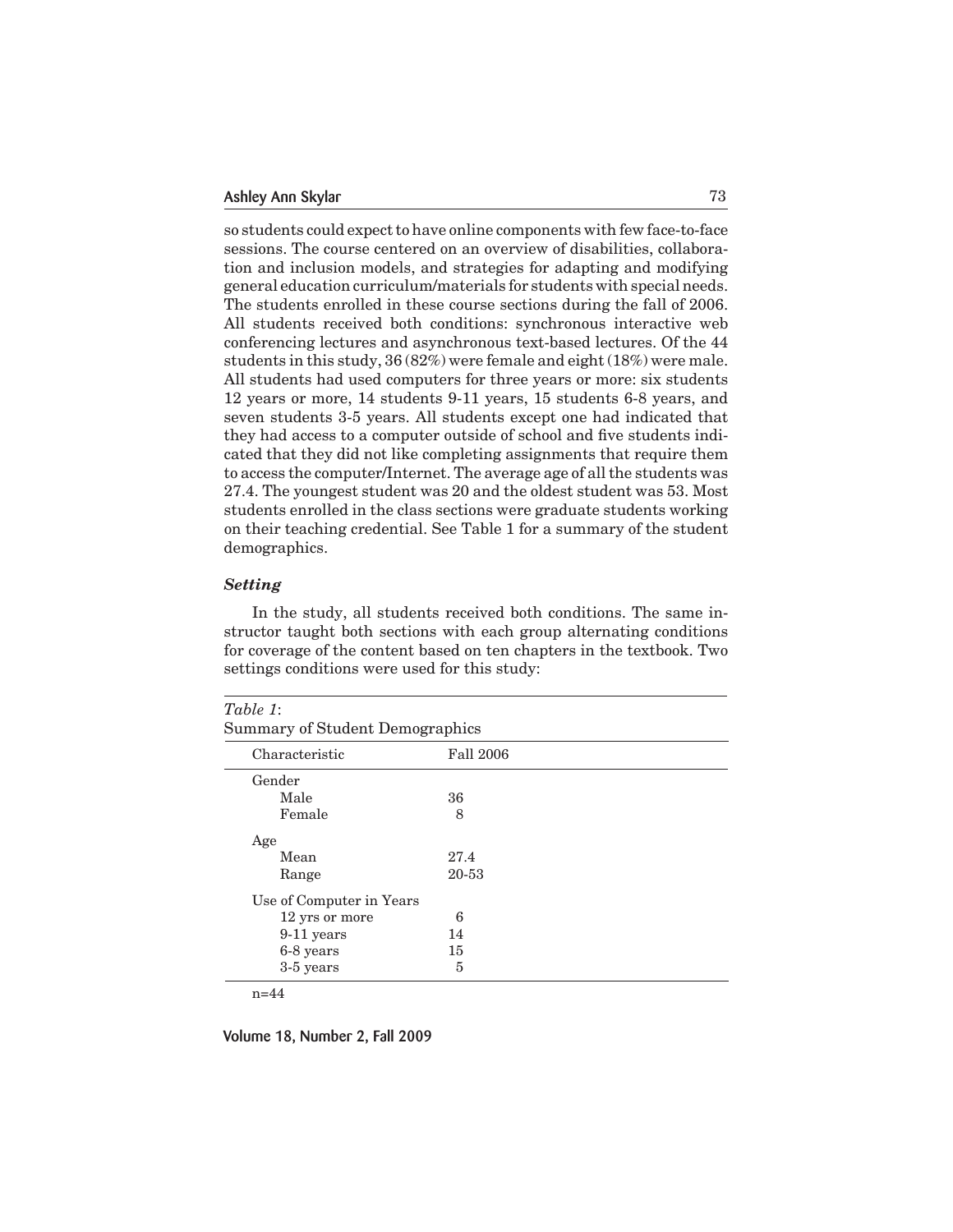*Asynchronous text-based lectures.* The coursepresentationof content was asynchronous and used the course management system *WebCT*. A typical class week included the students downloading text-based lecture notes (e.g., PowerPoint, html, Word), reading a chapter in the textbook to correspond with the lecture notes, and taking a 10-item quiz at the end of the week. All content was available for students in an asynchronous format and organized by weeks 1-10 and by textbook chapter. See Figure 1 for a sample of how the asynchronous text-based lecture notes were organized on WebCT. Students were encouraged to download the lecture notes and read the corresponding chapter to prepare for weekly quizzes. In this environment, the students did not need to be present at a set day/time in order to access online lecture notes.

 Students communicated with the instructor and peers in the class via e-mail and threaded discussions. This setting was a typical format for an online course. The students were required to adhere to due dates for completion of weekly quizzes which were only available Monday 8:00 a.m.through Sunday 11:00 p.m. Quiz time limits were constrained to 15 minutes for each 10-item quiz. This condition was used for five lecture sessions for each group of students. The instructor previously taught

```
Figure 1:
```
Sample of Text-Based Lecture Materials Organized on WebCT

## Week 2

- 2.1. Chapter 1 Lecture Notes
- 2.2. Chapter 1 saved in HTML
- 2.3. Chapter 1 saved in PowerPoint

## Week 3

- 3.1. Chapter 2 Lecture Notes
- 3.2. Chapter 2 saved in PowerPoint
- 3.3. Chapter 2 saved in HTML

### 3.4. IEP Questions

3.5. IEP Questions saved in Word

## Week 4

- 4.1. Chapter 3 Lecture Notes
- 4.2. Chapter 3 saved in html
- 4.3. chapter 3 saved in PowerPoint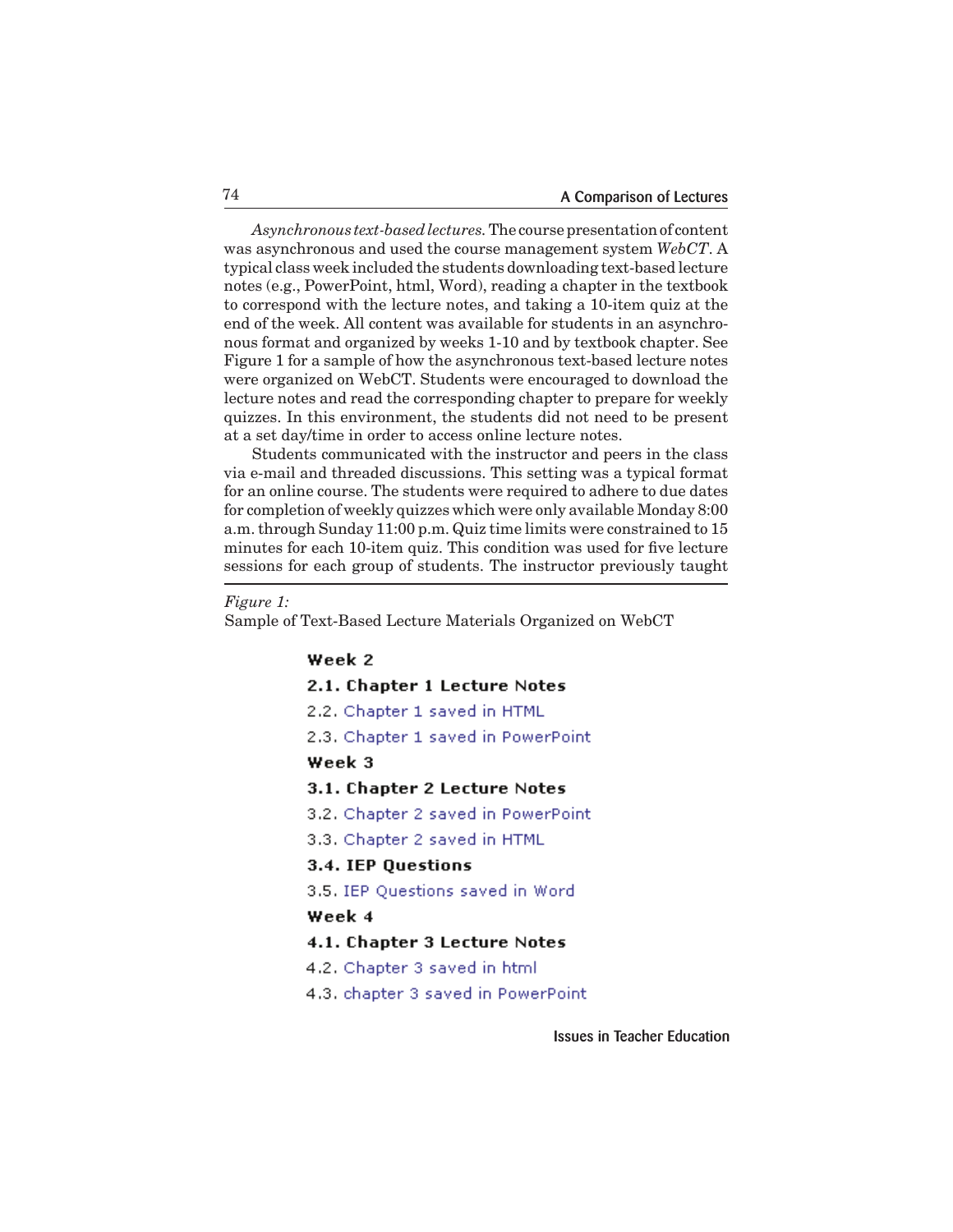this course in this asynchronous format for the past six semesters; thus, she was very comfortable with the content of the course and conditions of this setting.

*Synchronous web conferencing lectures via Elluminate Live.* The second learning environment consisted of real time synchronous web conferencing lectures using *Elluminate Live.* Students accessed lecture note materials in the same manner as the other condition, and they were encouraged to print these out before a synchronous web conferencing lecture. Web conferencing lectures were structured to mirror a face-toface classroom. Every other week the groups alternated this condition. The interactive nature of this environment provided a real time virtual classroom with a variety of tools such as: two-way audio, a webcam, break-out rooms, chat window, application sharing, web tours, and students' raising hands to be called upon in the chat window.

 Included in the learning environment were polling features for questioning students similar to a "traditional classroom clicker." Students selected "yes/no, True/False, A-D" responses to questions posed by the instructor, and the instructor was able to view and compile the results, as well as use this tool to review content and cue students who weren't interactive and participating. Another tool available was a whiteboard similar to a chalkboard that was commonly used to load a PowerPoint presentation; this included interactive word processing tools for writing/drawing/highlighting, etc. on the whiteboard. Finally, post-session recordings of the lectures were provided; a URL for accessing the lecture at a later time was available for students who were absent or who wanted to review the lecture again.

 Web conferences were scheduled early in the week (e.g., Monday @ 4:00 p.m.-5:50 p.m.). Students had the week to review the recorded *Elluminate Live* lectures before taking a quiz by the end of the week (e.g., Sunday @ 11:00 p.m.). See Figure 2 for a sample of the web conferencing environment with the interactive features: chat window, polling, participant window, and whiteboard.

### *Instruments*

 The instruments used in this study included a pretest, posttests, student satisfaction survey, and a pre/post computer literacy survey. These instruments were administered during the fall of 2006.

*Student performance pretest*. A 100-item pretest covering material contained in the course was administered to the students enrolled in the two sections of the course during the first class session. The 100-item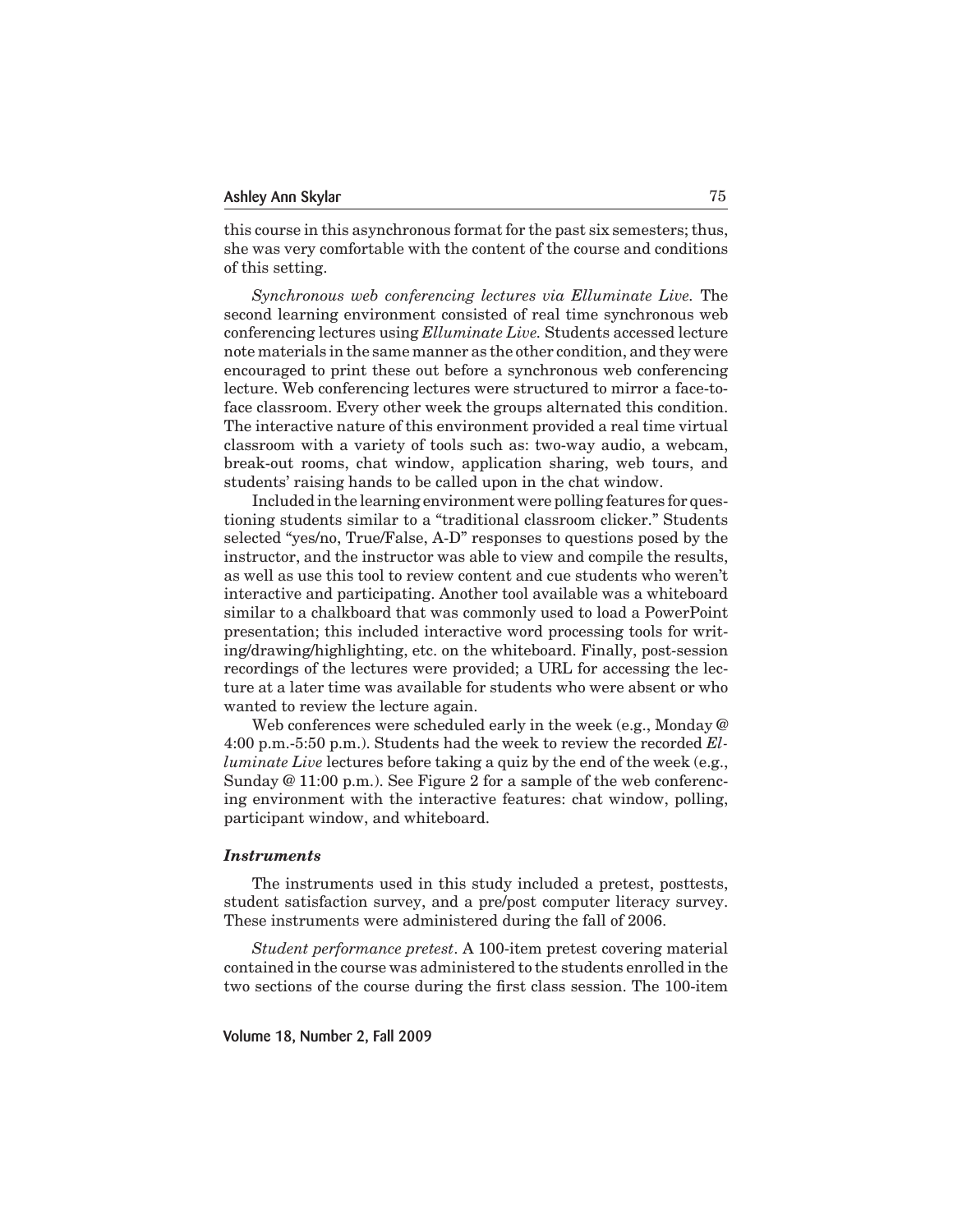multiple-choice and true/false test was taken from the test bank that corresponds to the course textbook, *Including Students with Special Needs: A Practical Guide for Classroom Teachers* by Marilyn Friend and William Bursuck (2009), as well as from course lecture materials. Ten questions were identified per textbook chapter.

*Student performance posttests.* The students in both conditions were administered ten 10-item posttests/quizzes throughout the semester via WebCT with a time constraint of 15 minutes for each quiz. Each quiz corresponded to a chapter from the textbook and lecture notes. These same quiz questions were used for the pretest. The time frame of 15 minutes per quiz was tested in a previous study using ten 10-item quizzes (8 minutes, 10 minutes, 12 minutes, 15 minutes) to identify what time frame would give students sufficient time to answer all 10 questions,

#### *Figure 2:*

Sample of Web Conferencing Environment with Interactive Features

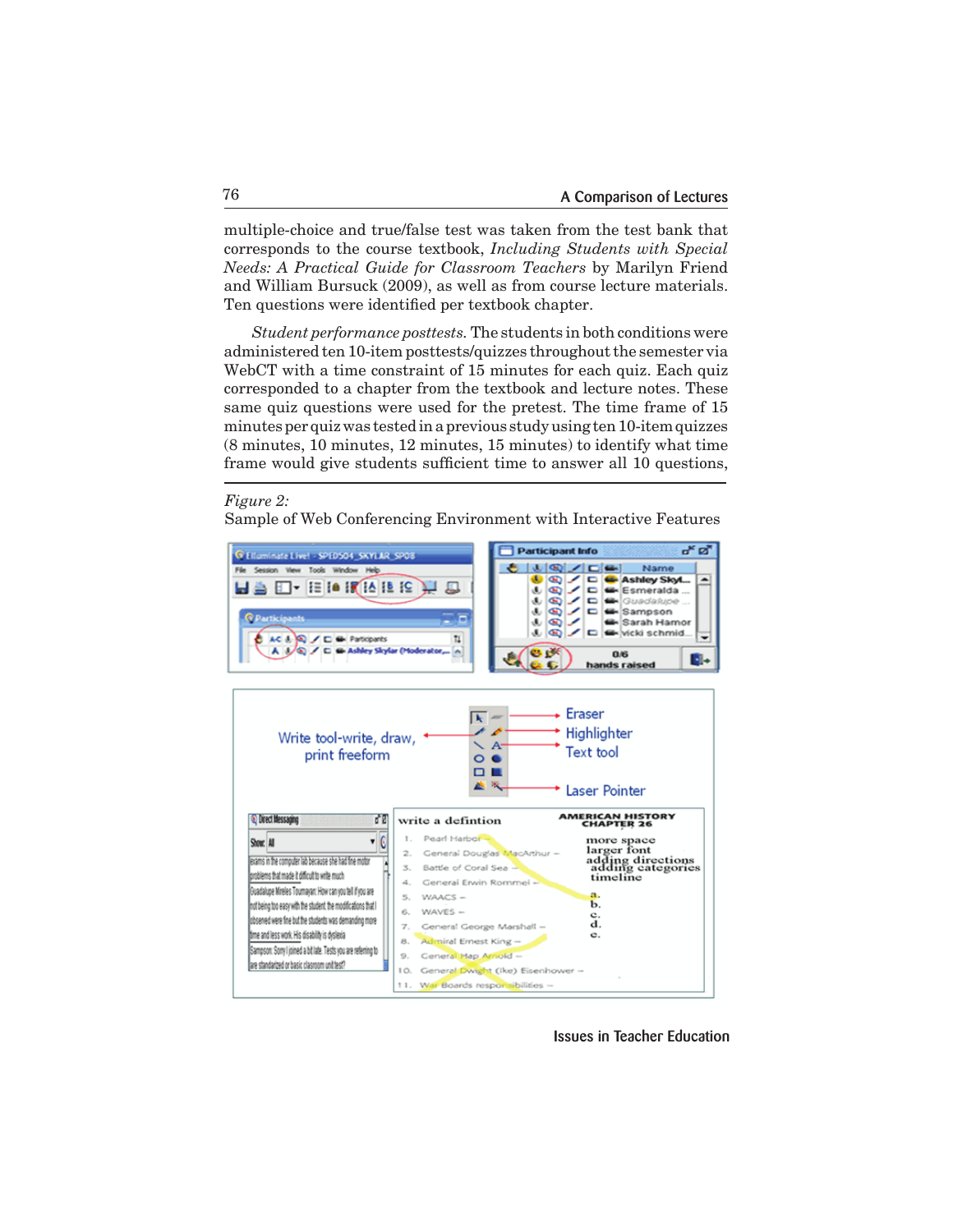but not enough time to look up every answer if a student did not prepare for a quiz. Feedback from students indicated that they were able to review their lecture notes for 1-2 quiz items, but never the entire quiz. Due to taking the quiz in the online environment, the instructor could not control for the testing conditions of students using their notes and textbook, but could control for the time frame in accessing the quiz.

*Student satisfaction survey.* A student satisfaction survey was completed at the end of the semester**.** The survey consisted of 13 questions on a Likert scale of 1-5 with 1 "strongly disagree" and 5 "strongly agree." Three questions asked students about their preferences with asynchronous and synchronous methods: (1) students' preference in taking a class using synchronous web conferencing lectures or asynchronous text-based lectures, (2) whether students felt they performed better on weekly quizzes/posttests when synchronous web conferencing lectures were used, rather than asynchronous text-based lectures, and (3) whether students felt that using synchronous web conferencing lectures increased their understanding of the course material in addition to using the text-based materials. The other ten questions focused on student satisfaction with various features of the synchronous web conferencing environment(audio, chat window, polling questions for review of content, and whiteboard tools). These items are not reported here as these were meant to inform the researcher of the students' perception of the functionality of the tools in the web conferencing environment.

*Pre/post computer literacy survey.* The survey consisted of 13 items accessing students' perceptions of their computer literacy skills in the following areas: (a) level of technology, (b) use of word processing, (c) downloading information, (d) use of e-mail for communication, and (e) use of computer software. The questions used a Likert scale of 1-5 with 1 indicating "no experience" and 5 indicating "advanced." There were also five additional open-ended questions inquiring whether students had access to computers outside of school, the number of years using a computer, and whether they like to use a computer/Internet to complete school assignments, etc. The survey was administered at the beginning of the semester and at the end of the semester.

#### *Procedures*

Forty-four students enrolled in two sections of an online special education course in the fall of 2006. The course catalog identified dates of synchronous online meetings and two on-campus meetings (first and last class session). All students were asked to participate in the study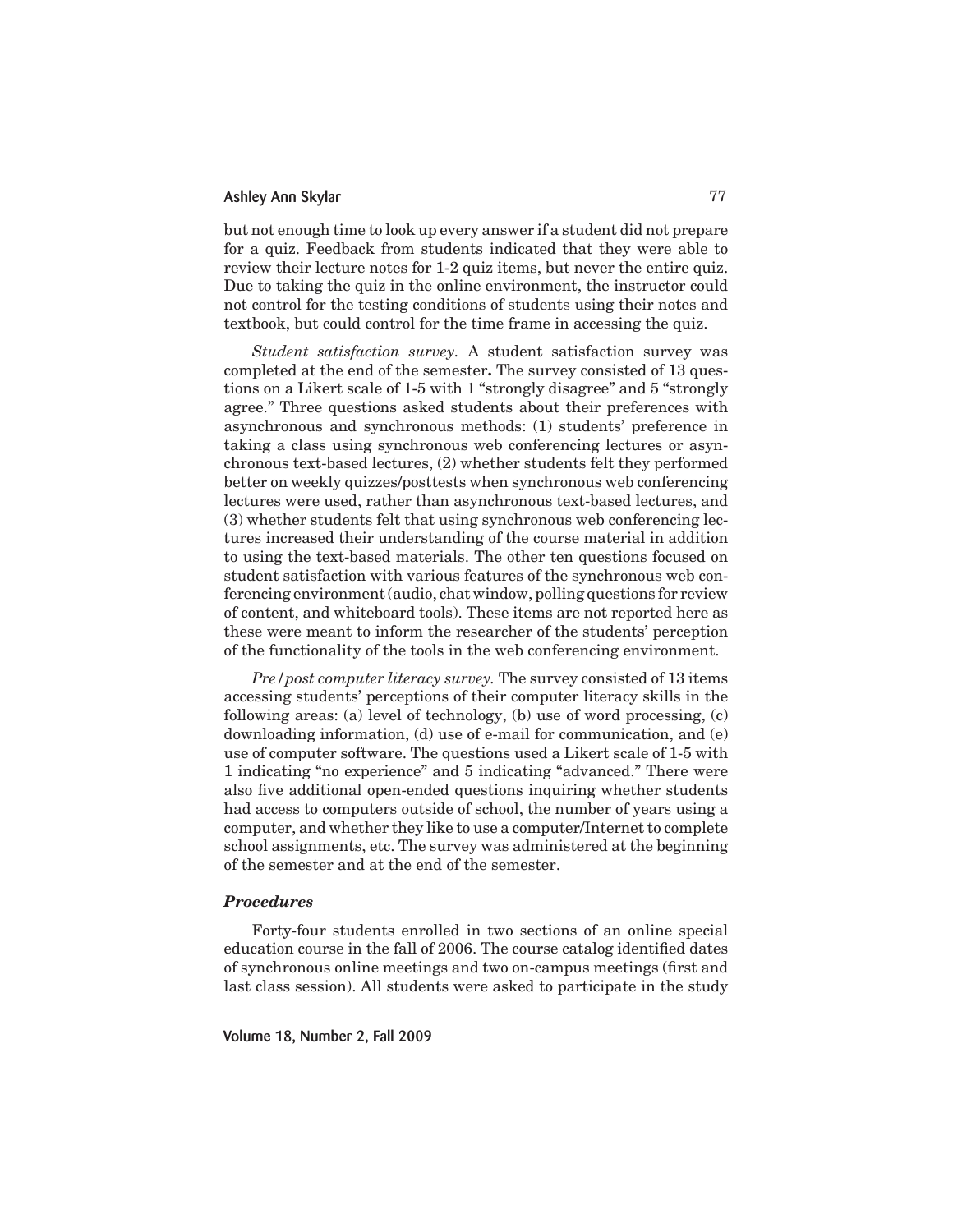during the first class session. During this session students signed an informed consent form, took a 100-item pretest, and completed a computer literacy survey. They also learned how to access course content/quizzes online, turn in assignments electronically, communicate in a threaded discussion, viewed how to access and load the synchronous web conferencing lectures, and were made aware of the hardware requirements (speakers, microphone) needed to participate in the web conferences.

 Throughout the online sessions in the semester, each group alternated conditions while covering the ten chapters in the textbook. For example, Group 1 had an asynchronous text-based lecture for Chapter 1, while Group 2 had a synchronous web conference lecture for Chapter 1. The following week Group 2 had an asynchronous text-based lecture for Chapter 2, while Group 1 had a synchronous web conference lecture for Chapter 2. Each student took five posttests under each condition. Regardless of the condition, students had a maximum of seven days for accessing each posttest/quiz.

 The organization of the bi-weekly synchronous web conferencing lectures allowed for 15 minutes of organizational business that included previewing previously learned material, answering questions about assignments, and taking attendance.These are all common strategies that are commonly used in a traditionalface-to-face lecture. New content was presented for approximately one hour and 35 minutes and recorded. The instructor logged into the web conference 15 minutes before the start of each session to test audio, load the PowerPoint presentation, and answer questions about assignments. It important to note that in the preparation of the PowerPoint slides for each web conference lecture, the instructor embedded M/C, Yes/No, or open-ended questions every 3-4 slides (every 10 minutes) in order to increase the interactivity/engage students in the session. Research has shown that increased interactivity enhances students' satisfactionwiththe learningenvironment(Stephens & Mottet, 2008). The interactivity of the students in a synchronous web conference lecture is critical to employ strategies that encourage interaction to allow students to feel socially present in the lecture (2008). In setting up this alternating treatment design study, each student had the experience of asynchronous text-based lectures and synchronous web conferencing lectures.

## Results

 In this study, 44 students enrolled in two sections of an online class in the fall of 2006. All students participated in both conditions in this alternating treatment design. Data were collected in the form of a pre-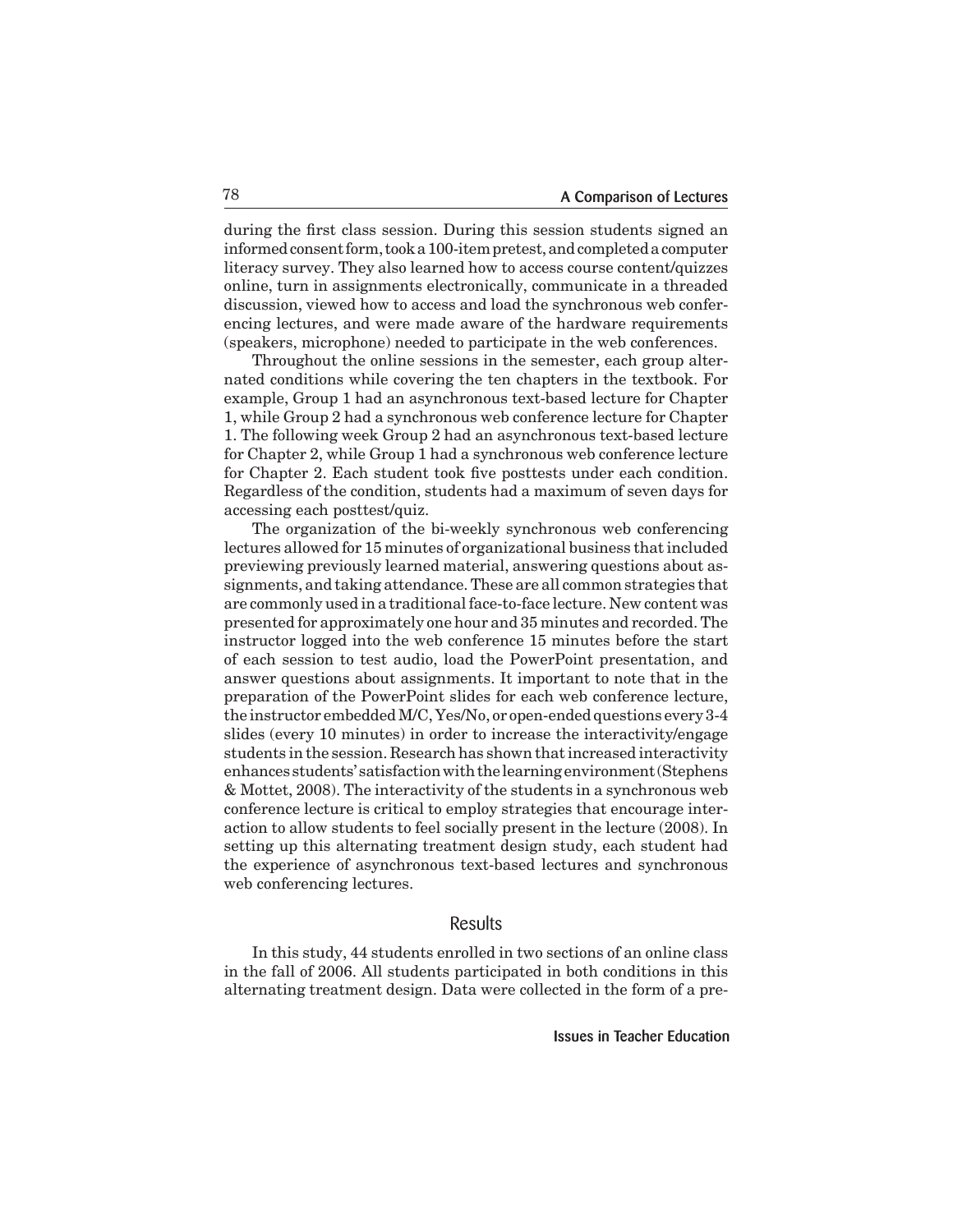test, posttests, a student satisfaction survey, and a computer literacy survey.

### *Student Performance Tests*

Research question one examined differences in performance among students accessing content presented in a synchronous interactive web conferencing lecture format and an asynchronous text-based lecture format. A 100-item pretest was given to all students at the beginning of the study. Throughout the study all students took weekly 10-item quizzes covering the 10 chapters in the textbook. A Scantron machine scored the pretest, and the 10 posttests were scored in the *WebCT* environment. Twenty-five percent of the pretests and posttests were selected randomly and scored manually to ensure scoring reliability.

The overall mean for both groups who accessed synchronous web conferencing lectures was  $40.19$  (Group 1=39.95, Group 2=40.42), as compared to asynchronous text-based lectures which was 38.45 (Group1=39.65, Group 2=37.25). The maximum points students could have received for each condition was 50 points (five 10-item quizzes). Results from the means for group 2 suggest that students' performance was slightly improved when provided with synchronous web conferencing lectures vs. only asynchronous text-based lectures by 3.17 points (See Table 2). Group 1 did not show improvement across both conditions (.3). However, neither condition showed significance to indicate that one condition was more effective than the other. The results of this analysis suggest that both types of lectures (asynchronous text-based and synchronous web conferencing) were effective in delivering online instruction.

## *Student Satisfaction Survey*

*Table 2:*

Research question two focused on whether students would prefer to

| for Doll Conditions |          |                  |                |          |                |                |  |  |  |
|---------------------|----------|------------------|----------------|----------|----------------|----------------|--|--|--|
| Synchronous         |          |                  | Asynchronous   |          |                |                |  |  |  |
|                     |          | Web Conferencing |                |          | Text-Based     |                |  |  |  |
| Group               | n        | SD               | Mean           | n        | <b>SD</b>      | Mean           |  |  |  |
| Group 1<br>Group 2  | 20<br>24 | 3.634<br>5.602   | 39.95<br>40.42 | 20<br>24 | 6.226<br>6.002 | 39.65<br>37.25 |  |  |  |
| Total               | 44       | 4.618            | 40.19          | 44       | 6.114          | 38.45          |  |  |  |

Summary of Means and Standard Deviations for the Posttest Items for Both Conditions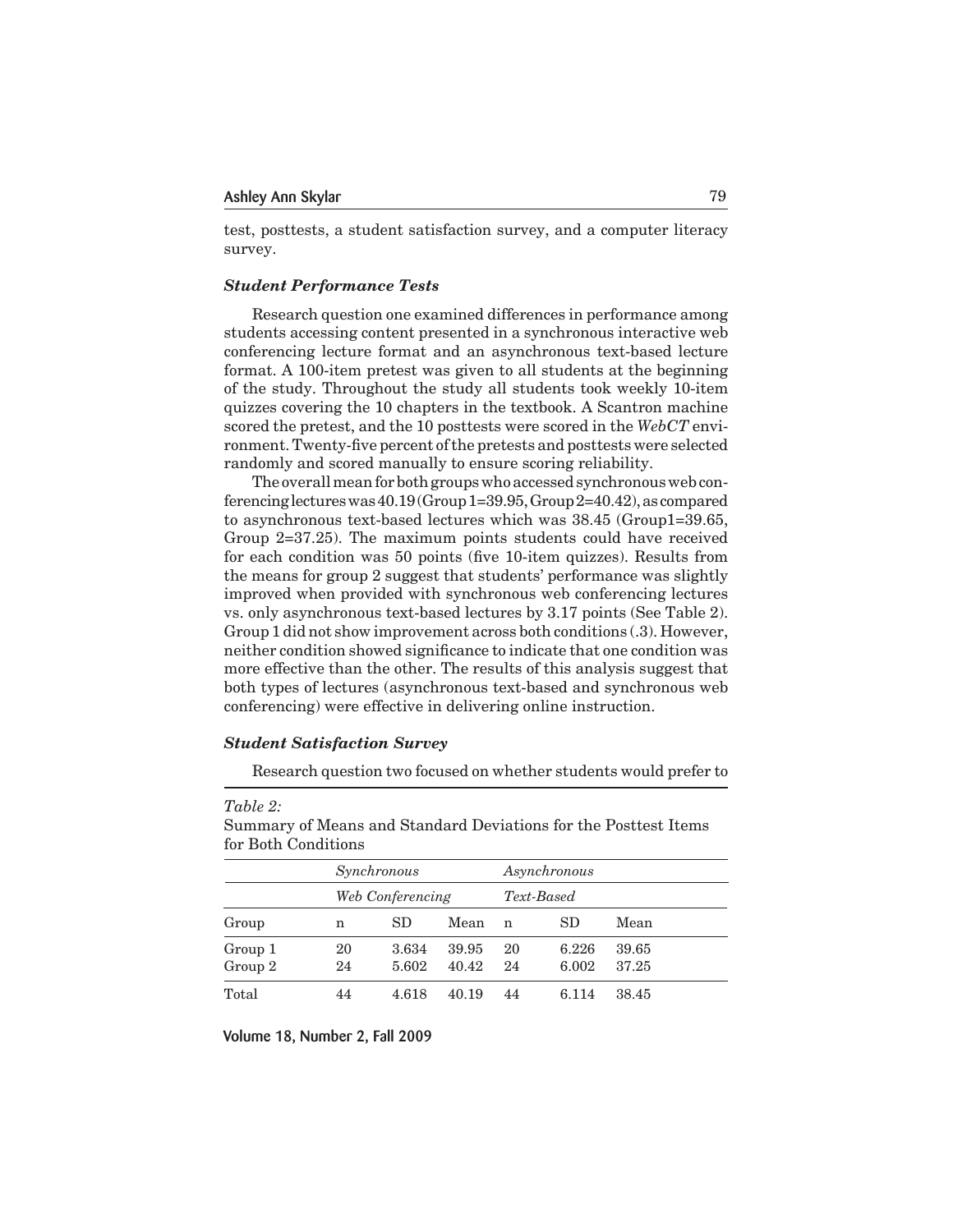take an online course that uses synchronous interactive web conferencing lectures or asynchronous text-based lectures. Descriptive statistics were calculated for each survey item (13) on a 5-point Likert scale with 1 indicating "strongly disagree" to 5 indicating "strongly agree." Fortyone of the 44 students completed the survey. Of the 13 survey items, three items were used to answer this research question.

Results for these three items were: (a) 73.2% (30) of the students would prefer to take an online course which uses synchronous web conferencing lectures rather than an online course which uses asynchronous text-based lectures, (b) 87.8% (36) of the students felt that participating in synchronous web conferencing lectures increased their understanding of the course material, in addition to using the text-based lecture materials, and (c) 80.5% (33) of the students felt that they performed better on weekly quizzes when synchronous web conferencing lectures were used to present the material rather than using asynchronous text-based materials only to prepare for quizzes (See Table 3). Some additional insight into their satisfaction was provided by qualitative comments on the survey: for example, *"*I enjoyed the web conferences; the web conferences helped me tremendously for both understanding of the text and taking the tests"; "WebCT lectures were very flexible, and it was my first time in an online class, it showed me that I can still effectively learn materials outside of a traditional lecture."

| Table 3:<br>Detailed Analysis of Three Satisfaction Survey Items<br>on a 5-Point Likert Scale        |         |         |          |          |          |      |  |
|------------------------------------------------------------------------------------------------------|---------|---------|----------|----------|----------|------|--|
| Satisfaction survey<br>items involving web<br>$\rm{conferencing}$ (WC)                               | $1-SD$  | $2-D$   | $3-N$    | $4-A$    | $5-SA$   | Mean |  |
| 1. Preference to take a<br>class using synchronous<br>WC lectures rather than<br>text-based lectures | $7.3\%$ | 4.9%    | 14.6 $%$ | $17.1\%$ | $56.1\%$ | 4.10 |  |
| 2. Use of WC lectures<br>increased understanding<br>of the material                                  | $0\%$   | $2.4\%$ | 9.8%     | 58.5%    | 29.3%    | 4.15 |  |
| 3. Performed better<br>on quizzes when WC<br>lectures were used                                      | 2.4%    | 4.9%    | 12.2%    | 26.8%    | 53.7%    | 4.24 |  |

Note:The5-pointLikert scalewasused.1-SD(StronglyDisagree,2-D(Disagree),3-N(Neutral), 4-A (Agree), 5-(Strongly Agree). Percentages of students are reported on the scale.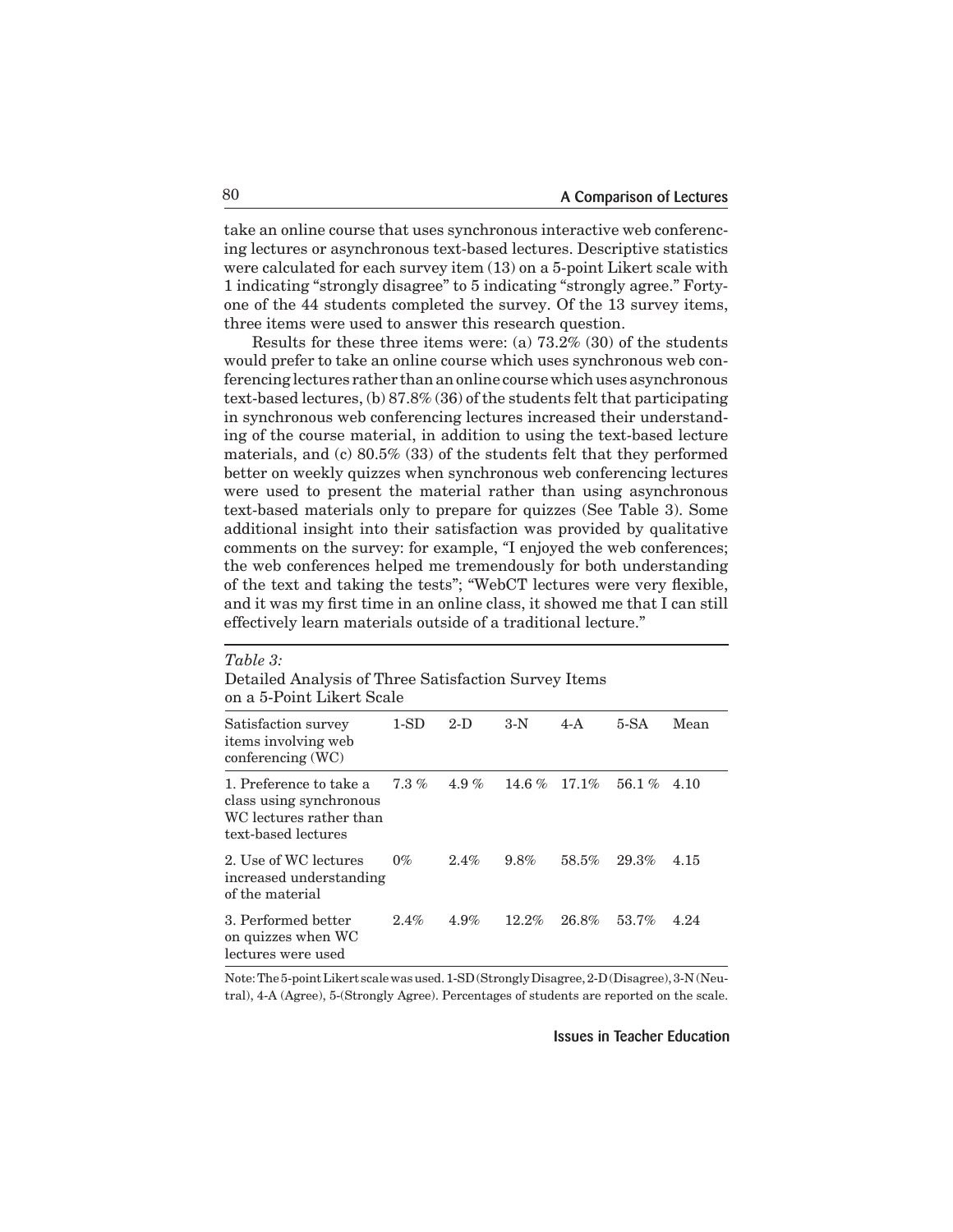### *Computer Literacy Survey*

Research question three examined students' perceptions on whether they felt an increased level of technology skills over the semester (16 weeks) while enrolled in the online course. Throughout the author's seven years of experience in teaching classes using a variety of online formats, students have articulated an improvement in their technology skills while enrolled in the online classes. To answer this question, survey items were developed on a 5-point Likert scale with 1 indicating "no experience" to 5 indicating "advanced." Of the 13 survey items, one item asked students to rate their level of technology skills at the beginning and at the end of the semester. Thirty-nine of the 44 students filled out the pre/post literacy survey. A paired samples analysis of the test item indicated that there was a significant difference in the students' perception of their technology skills over the course of the semester (p=.000). The pretest mean score of the students in both groups was 3.14 and the posttest mean score of the students in both groups was 3.69 (See Table 4). Twelve survey items addressed specific technology skills (e.g., downloading materials, use of word processing, use of e-mail, use of computer software, etc.). The overall pre/post means for these twelve items showed an improvement in students' perception of these specific technology skills over the course of the semester (Pre=3.29, Post=3.75).

### **Discussion**

 The purpose of this study was to investigate whether asynchronous and synchronous online instruction resulted in differences in student performance, student satisfaction, or student perception of their technology skills.Forty-four preservice general education and special education

| of their Level of Technology Skills                                               |     |      |      |      |      |      |  |
|-----------------------------------------------------------------------------------|-----|------|------|------|------|------|--|
|                                                                                   | Pre |      |      | Post |      |      |  |
| Item                                                                              | n   | SD.  | Mean | n    | SD.  | Mean |  |
| Perception of level<br>of technology skills<br>over the course<br>of the semester | 39  | .644 | 3.14 | 39   | .655 | 3.69 |  |

Summary of Means and Standard Deviations for the Pre/Post Item for Both Conditions Measuring Students' Perception

Note: A 5-point Likert scale was used. 1-"No Experience" to 5-"Advanced"

Volume 18, Number 2, Fall 2009

Table 4: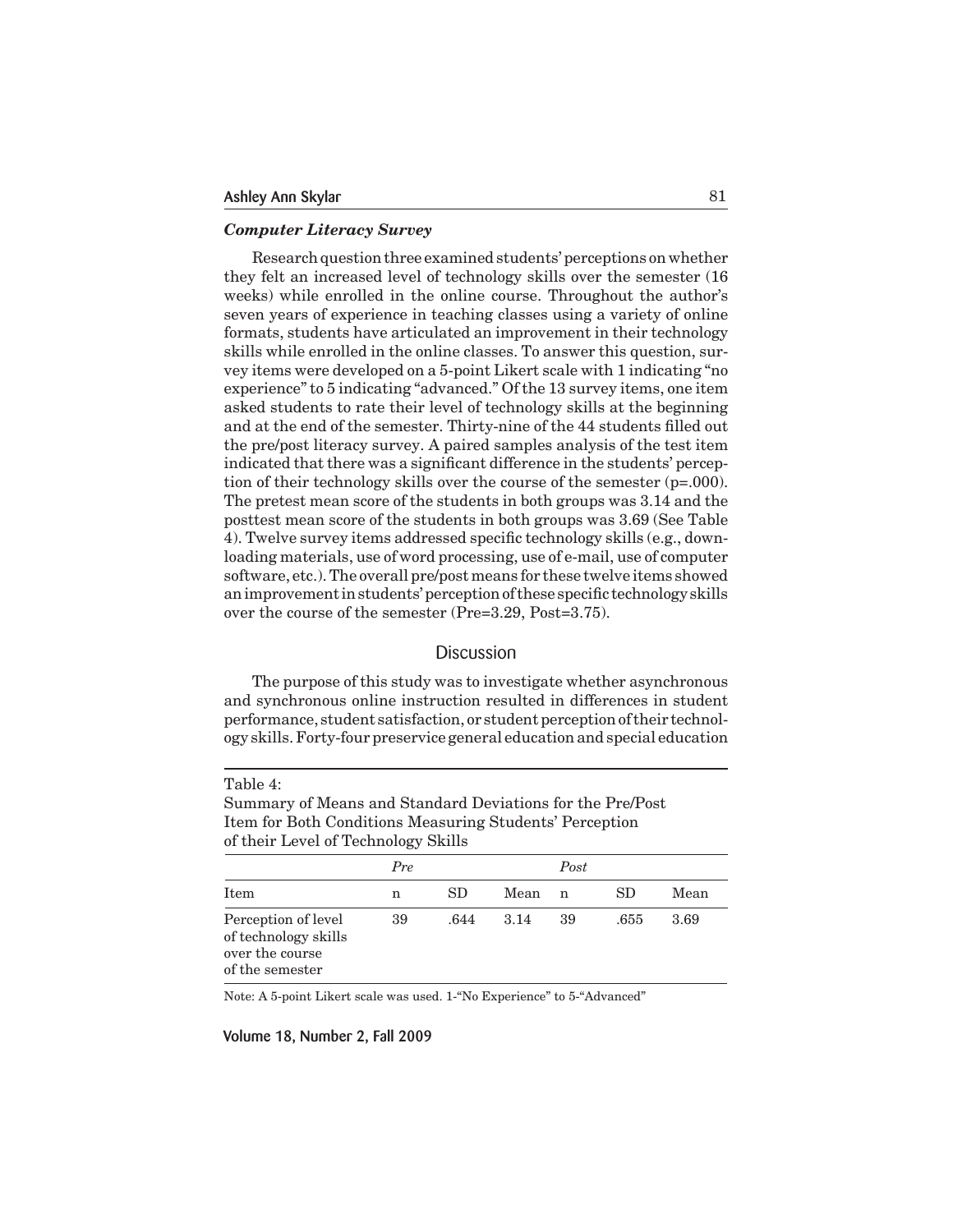students received instruction in two different types of online learning environments (asynchronous text-based lectures using WebCT and synchronous web conferencing lectures using *Elluminate Live*). The results of this analysis suggested that both types of lectures are effective in delivering online instruction. In addition, almost three-fourths (30 of the 41 students) of the students indicated that they would rather take an online course that uses synchronous web conferencing lectures than an online asynchronous text-based lecture course. This finding suggests the importance of interactivity on student satisfaction in a course. Lastly, the research study supports the finding that students participating in an online course perceive an increased level of their technology skills.

#### *Limitations*

 Several limitations to this study should be noted. First, the study onlyassessedalimitedsample size (44students)across two instructional environments. Second, students in the online sections were required to attend class on-campus at the beginning and end of the semester; therefore, the courses were not completely online and this may have influenced the results. Third, while every effort was made to ensure that both course sections received the same quality of instruction, they did not participate in identical sections, and this may have inadvertently influenced the data. Fourth, instrumentation in this study relied heavily on self-reported data, a measure which has been shown to have inherent flaws of participant bias and within-group variability. Finally, between group differences were not analyzed as both groups were exposed to both conditions. Nonetheless, the data indicated a comparison between two types of online instruction (asynchronous text-based materials and synchronous web conferencing lectures) and provides research to support educating students using online instruction with newer multimedia technologies that are interactive using an array of tools and conducting more exacting research on its effectiveness.

#### *Implications for Further Research*

Research concerning online instruction has focused on areas taught via instructional television, CD-ROMs, digital video, and online formats (*WebCT*, communication tools). However, research concerning the use of newermultimedia technologies, suchas interactive synchronousweb conferencing tools, is in its infancy and needs further and continued study.

*Second Life*, *Eluminate Live, Wimba Live, Saba Centre,* and *Adobe Acrobat Connect* are examples of synchronous online environments. Various research components of these environments might include mea-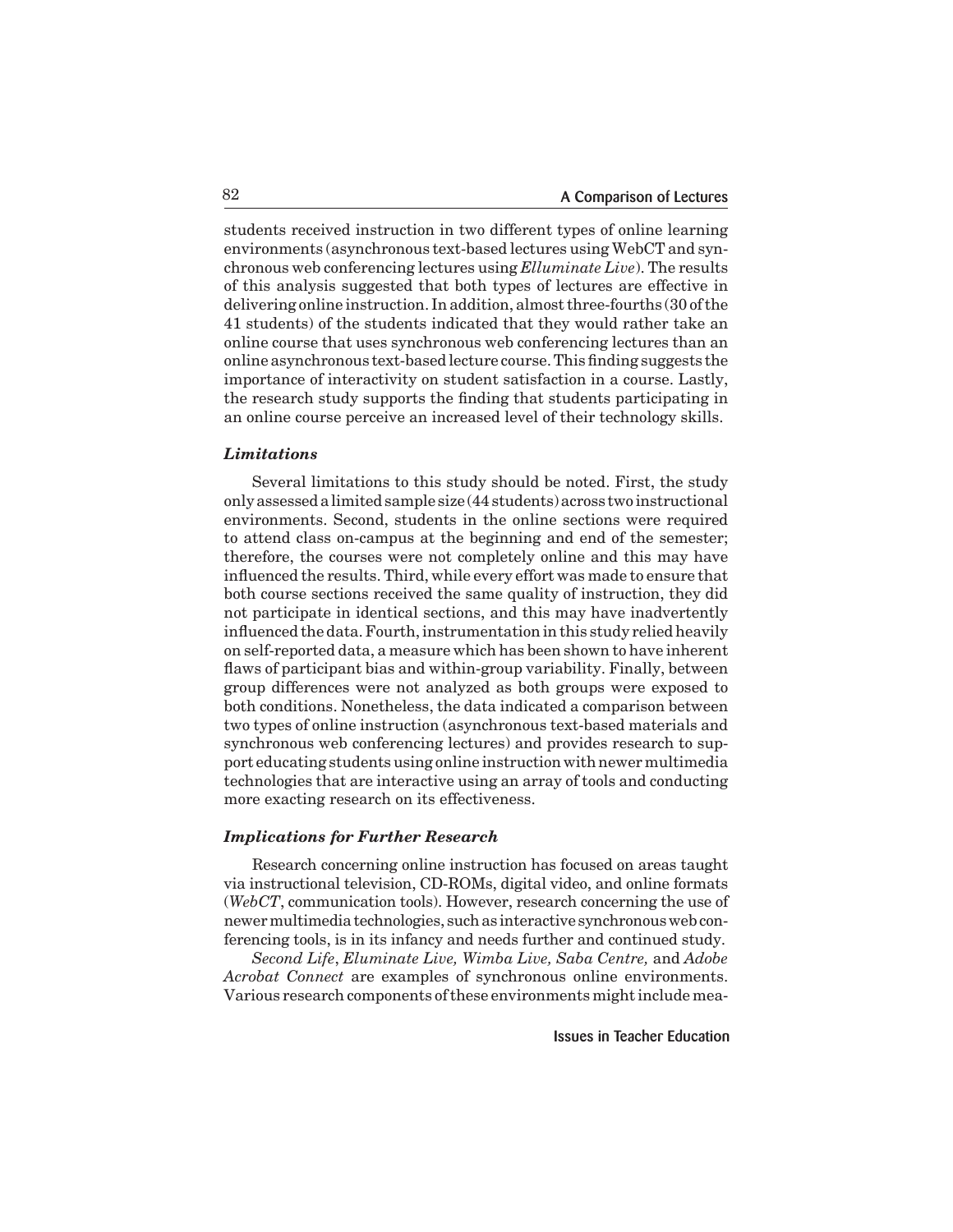suring: (a) the performance and satisfaction of students in these newer environments; (b) the level of interactions and strategies used between the students and peers; (c) the variety of activities; (d) qualitative data in the form of interviewing students and instructors and chronicling their experiences over time; and (e) the level of technological support/barriers instructors and students encounter. As instructors use these newer online environments, it is important that research continues to explore the overall effectiveness of these environments as an instructional tool in education. The results from this study may indicate a paradigm shift in the way online courses should be taught and provide support in using synchronouswebconferencinginteractive lectures to emulate traditional face-to-face lectures.

# References

- Allen, M., Mabry, E., Bourhis, J., Tittsworth, S., & Burrell, N. (2004). Evaluating the effectiveness of distance learning: A comparison using a meta-analysis. *Journal of Communication, 54*, 402-420.
- Chen, D., Klein, D., & Minor, L. (2008). Online professional development for early interventionists:Learningasystematic approachtopromote caregiver interactions with infants who have multiple disabilities. *Infants and Young Children, 21*(2), 120-133.
- Knapczyk, D. R., Frey, T. J., & Wal-Marencik, W. (2005). An evaluation of web conferencing in online teacher preparation. *Teacher Education and Special Education, 28*(2), 114-124.
- National Center for Educational Statistics (2008, December)*. Distance education at degree-granting postsecondary institutions: 2006-07.* Retrieved July 9, 2009, from http://www.nces.ed.gov/pubs2009/2009044.pdf
- Offir, B., Lev, Y., & Bezalel, R. (2008). Surface and deep learning processes in distance education: Synchronous versus asynchronous systems. *Computers and Education, 51*(3), 1172-1183.
- Reushle, S., & Loch, B. (2008). Conducting a trial of web conferencing software: Why, how, and perceptions from the Coalface. *Turkish Online Journal of Distance Education, 9*(3), 19-28.
- Rowe, S., Ellis, A., & Bao, T. Z. (2006). *The evolution of audiographics: A case study of audiographics teaching in a business facility.* Proceedings of the 23rd Annual ASCILITE conference: Who's Learning? Whose technology? Retrieved July 9, 2009 from http://www.ascilite.org.au/conferences/sydney06/proceedings/pd\_papers/p194.pdf
- Shi, S., & Morrow, B., V. (2006). E-Conferencing for instruction: What works? *EDUCAUSE Quarterly*, *29*(4), 42-49.
- Skylar, A., Higgins, K., Boone, R., Jones, P., Pierce, T., & Gelfer, J. (2005). Distance education: An exploration of alternative methods and types of instructional media in teacher education. *Journal of Special Education, 20*(3), 25-33.